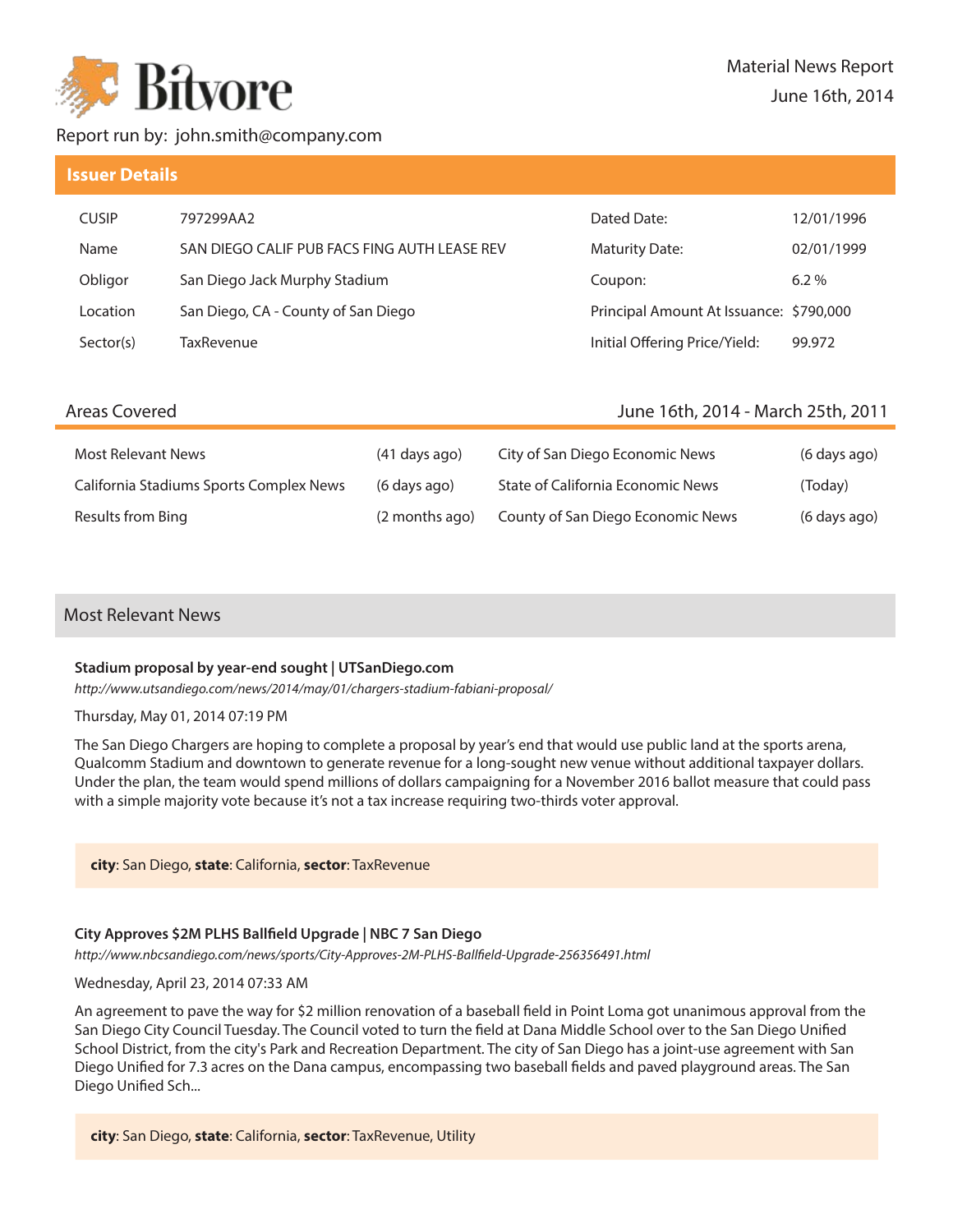# California Stadiums Sports Complex News

## **State Senate Unveils Cap-and-Trade Funding Plan**

http://www.cahsrblog.com/2014/06/state-senate-unveils-cap-and-trade-funding-plan/

Tuesday, June 10, 2014 12:40 AM

Last week the California State Senate joined Los Angeles Mayor Eric Garcetti to announce their proposal to use the more than \$1 billion in annual cap-and-trade revenues. It's a great plan that would finally deliver serious, stable revenues to transit and high speed rail in California. Here's the detailed plan : • 25% for transit operations • 20% for affordable housing centered in ...

**city**: Merced, Santa Clara, Los Angeles, **state**: California, **sector**: TaxRevenue, Transportation, LocalGov, Housing

### **Oakland A's owner Lew Wol! close to 10-year Oakland stadium deal, skeptical of San Jose lawsuit**

http://www.bizjournals.com/sanjose/news/2014/06/04/as-close-to-10-year-oakland-stadium-deal-owner.html

#### Wednesday, June 04, 2014 02:29 PM

Oakland A's owner Lew Wolff on Wednesday said his Major League Baseball team is "close" to a 10-year lease renewal on its current East Bay stadium digs, leaving San Jose's hopes for a downtown ballpark murkier than ever. Wolff's new proclamation in a Bloomberg interview that an Oakland stadium deal could be reached in "the next couple of weeks" follows a drawn-out negotiation process. Sports venues from the San Francisco Giants' AT&T Park to the San Jo...

**city**: San Jose, Oakland, **state**: California, **sector**: TaxRevenue

## **Group won't seek referendum on Sacramento Kings arena deal - City Beat - The Sacramento Bee**

http://www.sacbee.com/2014/06/01/6448901/group-wont-seek-referendum-on.html

#### Sunday, June 01, 2014 03:36 PM

A citizens group that has sought a public vote on Sacramento's arena plans for two years announced Sunday that it has abandoned its latest campaign to force a referendum vote on the City Council's approval of an arena financing deal. Sacramento Taxpayers Opposed to Pork (STOP) determined that the City Council's approval of the financing plan is not subject to voter referendum because of the form of joint-powers authority the city created to issue the revenue bonds...

**city**: Sacramento, **state**: California, **sector**: Utility

#### **Sacramento Kings press ahead with arena while opponents plan petition drive**

http://www.sacbee.com/2014/05/21/6422509/arena-full-speed-ahead-while-opponents.html

### Wednesday, May 21, 2014 07:39 PM

With City Council approval behind them, the Sacramento Kings on Wednesday launched what they say will be a fast-track effort to build a modern arena in the heart of downtown Sacramento. But, as has been the pattern in Sacramento's long-running and convoluted arena drama, the team and city may yet have a hurdle to jump. A small group of deal opponents says it is organizing what appears to be a late-hour effort to stop the project.

**city**: Sacramento, **state**: California, **sector**: TaxRevenue, Development